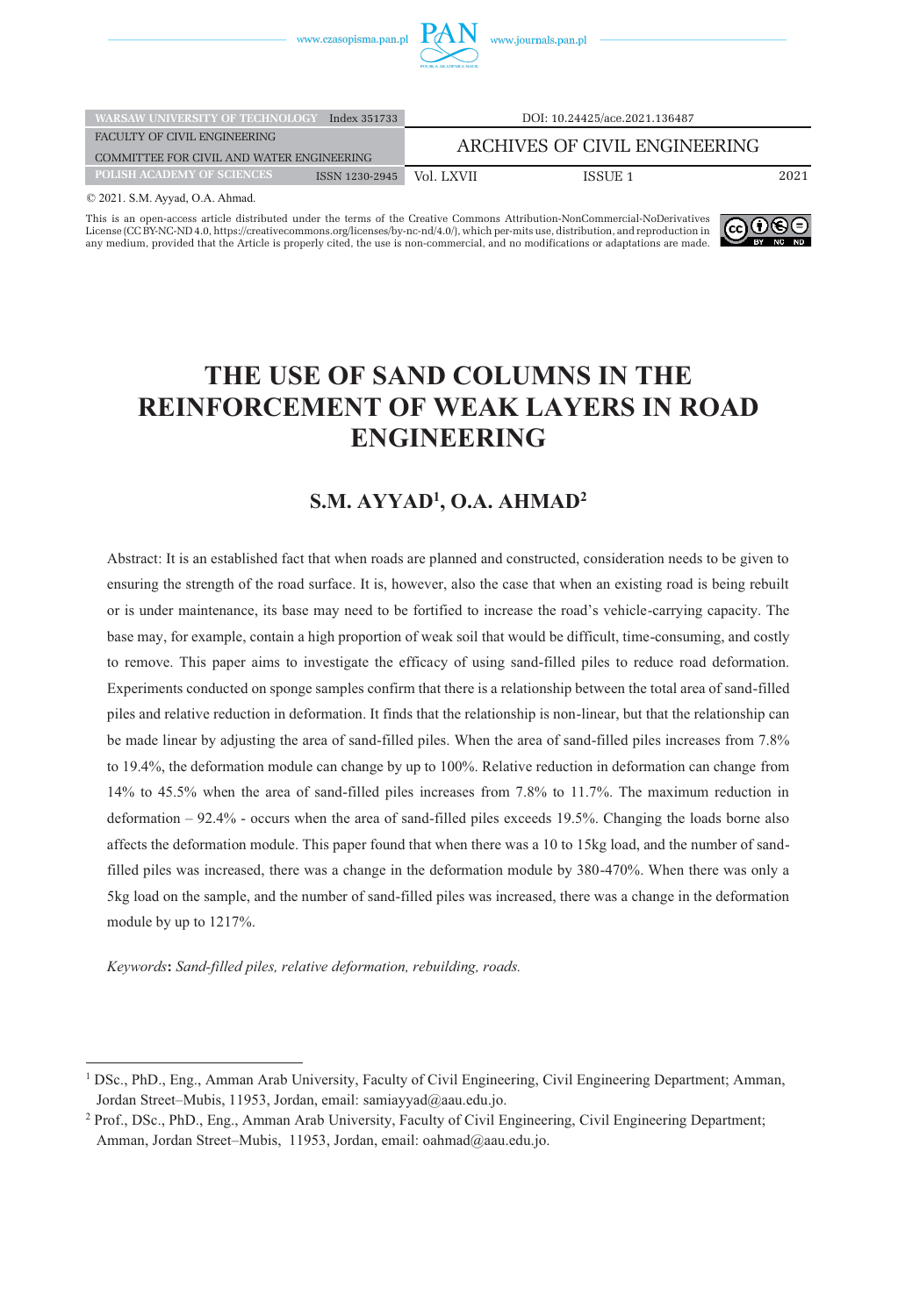

# **1. INTRODUCTION**

To increase the strength of a road's foundations, it is imperative to fortify weak soils – and to calculate the degree of weakness. Weak soils, such as those found by the sea, rivers, swamp areas and lakes, are those which are saturated with water or which have a high degree of salinity. Problems with poor soil are particularly evident in areas where water saturation reaches 90%. The issue also becomes apparent in regions where hundreds of miles of roadway are being built. It is more difficult and expensive to build roads in areas with poor-quality soil, and different possible solutions have been used throughout the 20th Century [1-5], the 21st Century [6-11] and in railway construction [12-13]. Practical experiments, influenced by geoengineering and soil mechanics theories, have also investigated the effect of poor soil in road layers [14-17]. Studies of hydraulic and land reclamation works [18-19], of industrial construction practices [20-21] and of the characteristics of soil itself [22- 23] have all revealed the importance of understanding how weak soil works. For example, Crawford (2011) and Tiner (2016) have conducted new research into the issues surrounding the construction of modern roadways through peat bogs [24-25]. In addition, there have been studies conducted on the foundations calculations required, as well as on the development of engineering structures, in a number of different countries – such as the United States [26-28], Canada [29-31], France [32], Germany [33], the Netherlands [34] and Japan [35]. This research paper is based on the concept that where weak soil is found in the earth, it is imperative that the strength and rigidity of the surface is ensured – by making sure that soil does not seep out from the edges of the different layers of road. It is also necessary to establish the resultant surface pressure exercised on the different road layers. When roads, which built on weak soils, are under the process of reconstruction, it is important not to accelerate the surface compaction of the existing soil. The soil surface would already have been sufficiently compacted – by the various road layers - when the highway originally built. Instead, what is required is for the strength of the existing soil to be increased – to create the optimum conditions for new road layers installed. The speed of compaction of the water-saturated soil that is under the influence of a permanent weight depends on the duration of this effect. Therefore, to expel water from the soil, vertical pegs are created that increase the speed of water expulsion and reduce the time of relaxation of the soil layers to reach a high degree of compaction. This paper suggests using piles filled with a different type of material (sand). This idea was taken from previous experiences in using vertical pegs necessary to expel water. These piles will be better able to withstand displacement, will be better equipped to withstand any side pressures affecting the road and will be able to help facilitate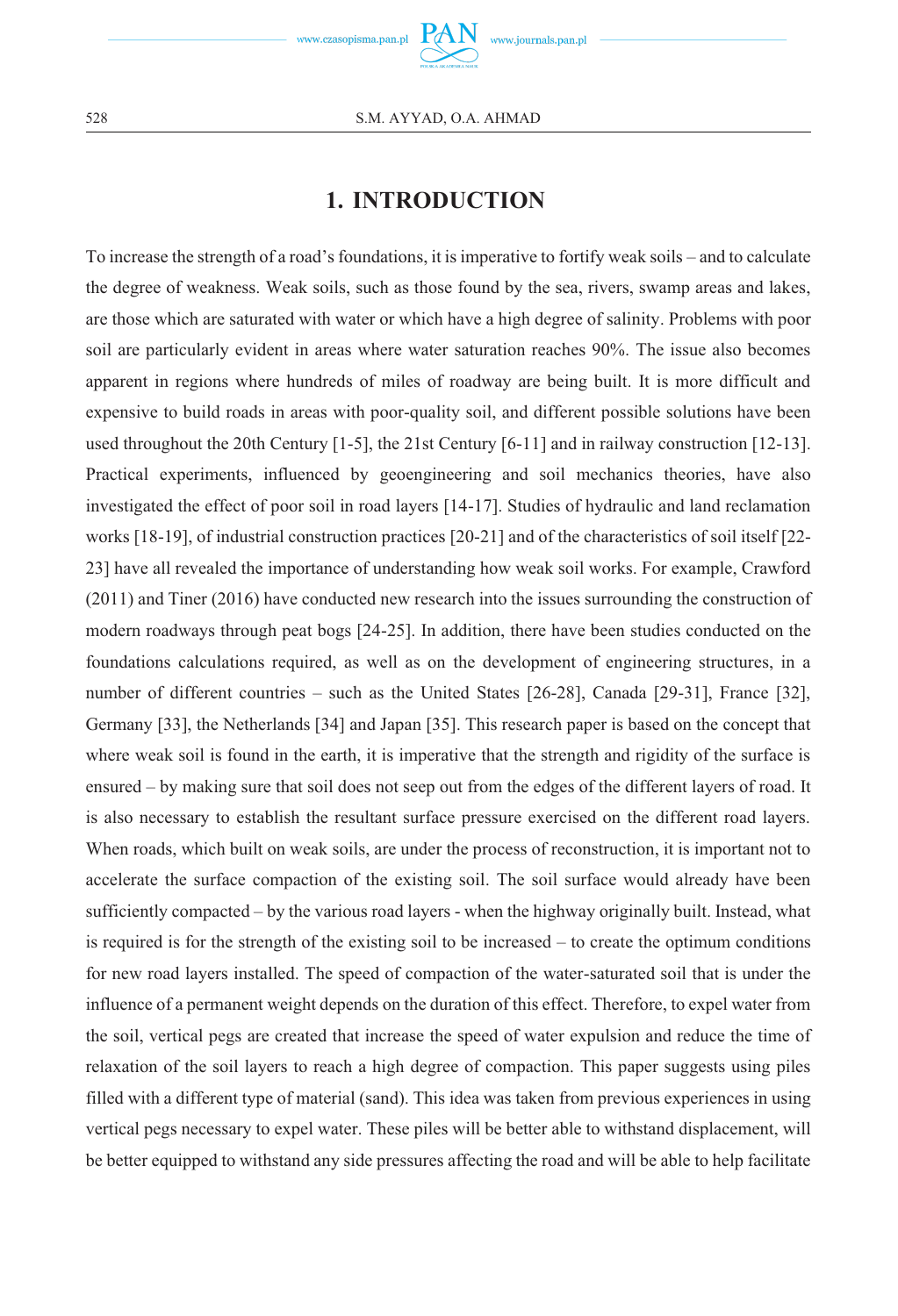

the process of compacting the soil itself. In this way, the piles can improve the strength of the weak soil. Meanwhile, the ground surface compaction avoided.

### **1.1. THEORETICAL ANALYSIS**

In primitive soil, i.e. soil without piles, durability and resistance to deformation remains the same when the degree of static load - such as increased thickness of road layers  $-$  is increased. By substituting weak layers soil with piles filled (sand) - which has increased soil strength - the aim is to increase the surface's durability and resistance to deformation. The realistic mean position between the primitive (without piles) and the final status (with piles) where it can be said that the surface of the earth has the characteristics of both weak soil and the soil of piles together means a complex surface of the earth, concerning the stress that causes the deformation, consider the landing of the piles' soil at the same time without any mixing or friction between them, the importance of the unequal distribution of road weight pressure was not taken into consideration, as it was considered that the layers of the roads were working to redistribute pressure on soil and piles, the weight of both soil and piles was not taken into account. It can be considered that the realistic or mean position of the ground's surface, in between its primitive state (without piles) and its final state (with piles), is a complex one. In terms of its resistance to deformation, it has characteristics of both weak soil and the stronger soil of piles. It assumed that there is no contact or friction between the different piles. Any degree of unequal road pressure also disregarded as it assumed that the different road layers are working to redistribute pressure across both weak soil and piles. In addition, the weight of the soil and piles themselves also disregarded

### **2. EXPERIMENTAL DESIGN**

Two series of experiments conducted in the laboratory to assess how pressure distributed across the foundations. The first set of experiments (A) conducted on sponge samples without holes. The second set (B) was conducted on the same samples, but this time the samples had holes filled with fine  $(\leq 1$ mm) sand as shown in (Fig.1). The experiments noted the change in deformation with the change of load. The following terms were used in the experiments: HO - original device reading before any loads were applied, Δh - HO minus device reading after loads were applied; h - height of sample (3.5cm);  $\Delta\lambda$  - deformation ratio;  $\Delta\delta$  – stress;  $\Delta P$  – load applied (kg), A - area of sample = 1  $^*$  w = 163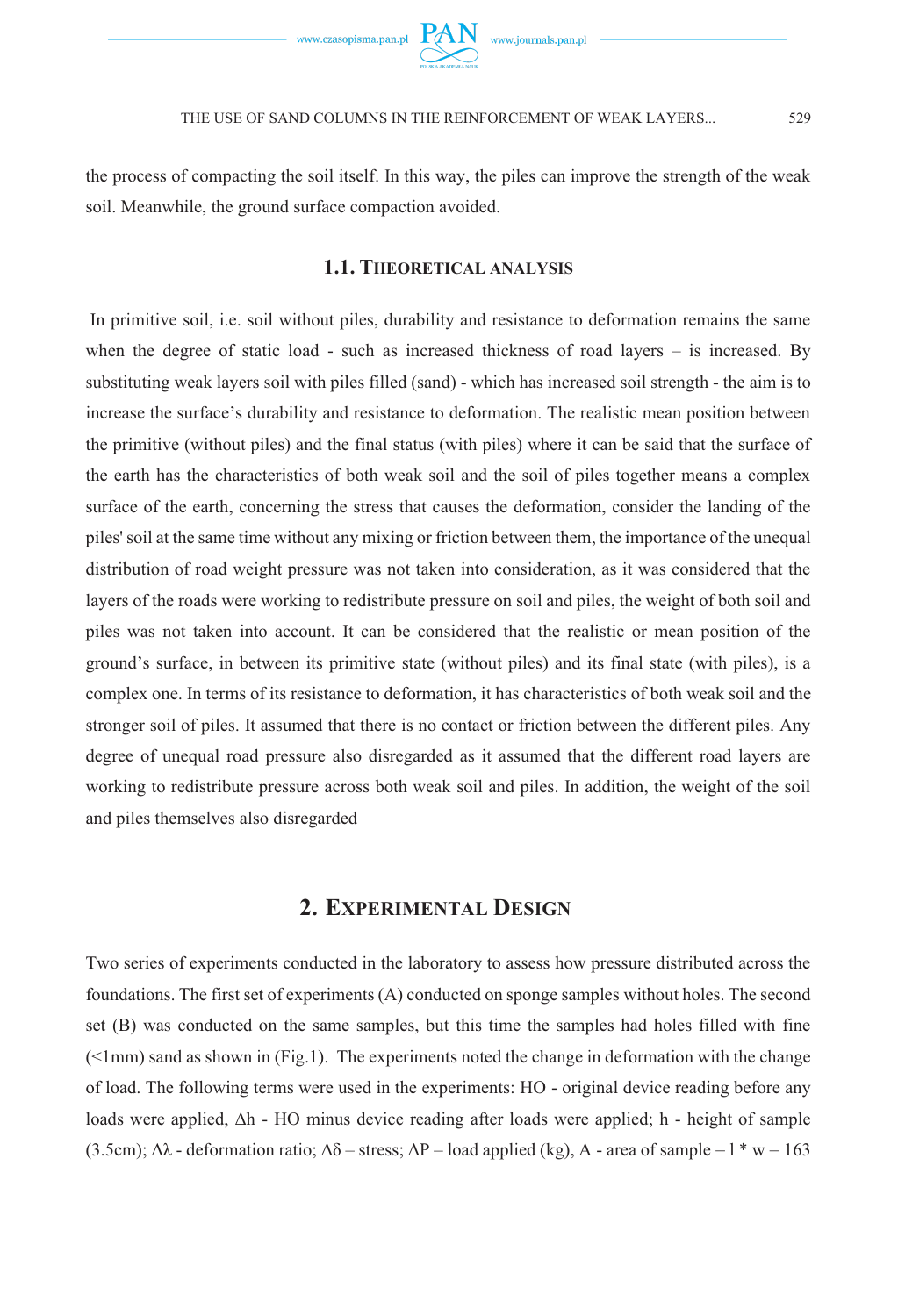

30 S.M. AYYAD, O.A. AHMAD

 $\text{cm}^2$ , where 16.3 cm length \* 10 cm width); Ep - Deformation model (1 Kg/cm<sup>2</sup> = 100 KPa), hole diameter =  $2 \text{ cm}$ , a - hole area (3.14 cm<sup>2</sup>).



Fig 1. Sandy soil used in experimental design of piles

## **2.1 EXPERIMENT [A]**

Four sponge samples, all without any holes, were used. Loads of 5 kg, 10 kg and 15 kg were placed on each sample in turn. At each point, readings were taken, and calculations made. The results are presented in (Tables 1-4) below:

| Load, kg | Device reading,<br>cm | $\Delta \lambda = \Delta h / h$ | $\Delta \delta = \Delta P/A$ ,<br>kg/cm <sup>2</sup> | Ep =Δδ/Δλ=1/tan α, kg/cm <sup>2</sup> | α     |
|----------|-----------------------|---------------------------------|------------------------------------------------------|---------------------------------------|-------|
|          | 37.6                  |                                 |                                                      |                                       |       |
|          | 37.05                 | 0.15                            | 0.031                                                | 0.200                                 | 78.70 |
| 10       | 36.10                 | 0.43                            | 0.061                                                | 0.142                                 | 82.0  |
|          | 35.70                 | 0.54                            | 0.092                                                | 0.170                                 | 80.35 |

Table 1: Sponge sample 1 (without holes):

| Load, kg | Device reading,<br>cm | $\Delta\lambda = \Delta h/h$ | $\Delta \delta = \Delta P/A$ ,<br>kg/cm <sup>2</sup> | Ep =Δδ/Δλ=1/tan α, kg/cm <sup>2</sup> | $\alpha$ |
|----------|-----------------------|------------------------------|------------------------------------------------------|---------------------------------------|----------|
|          | 37.85                 |                              |                                                      |                                       |          |
|          | 37.50                 | 0.10                         | 0.031                                                | 0.310                                 | 72.80    |
| 10       | 36.80                 | 0.30                         | 0.061                                                | 0.203                                 | 78.50    |
|          | 36.20                 | 0.47                         | 0.092                                                | 0.200                                 | 78.70    |

Table 2: Sponge sample 2 (without holes):

530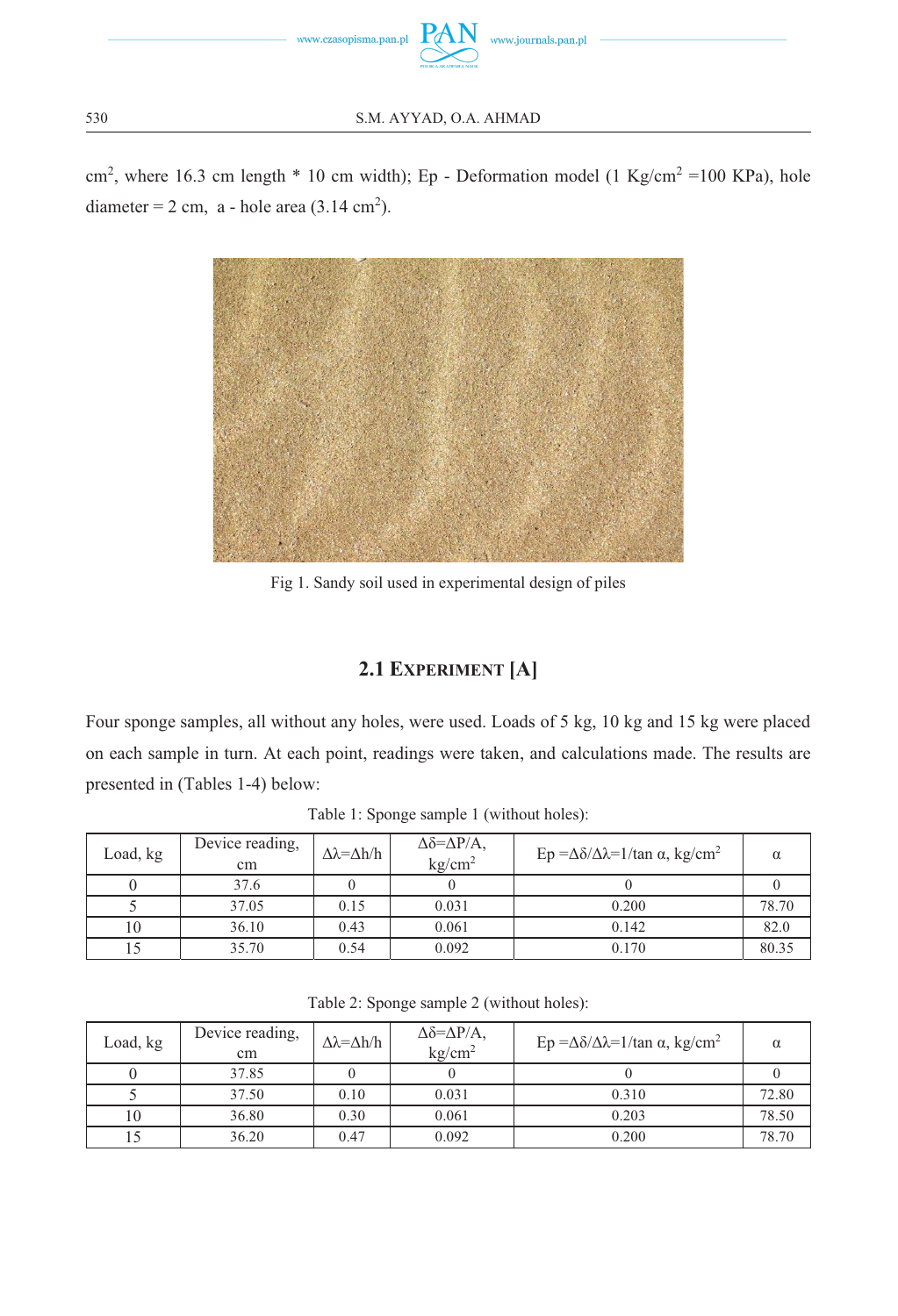

#### THE USE OF SAND COLUMNS IN THE REINFORCEMENT OF WEAK LAYERS... 5

| Load, kg | Device reading,<br>cm | $\Delta\lambda = \Delta h/h$ | $\Delta \delta = \Delta P/A$ ,<br>kg/cm <sup>2</sup> | Ep =Δδ/Δλ=1/tan α, kg/cm <sup>2</sup> |       |
|----------|-----------------------|------------------------------|------------------------------------------------------|---------------------------------------|-------|
|          | 37.9                  |                              |                                                      |                                       |       |
|          | 37.55                 | 0.10                         | 0.031                                                | 0.310                                 | 72.77 |
| 10       | 36.35                 | 0.271                        | 0.061                                                | 0.225                                 | 78.30 |
|          | 36.05                 | 0.443                        | 0.092                                                | 0.207                                 | 78.94 |

Table 3: Sponge sample 3 (without holes):

| Table 4: Sample 4 (without holes): |
|------------------------------------|
|------------------------------------|

| Load, kg | Device reading,<br>cm | $\Delta\lambda = \Delta h/h$ | $\Delta \delta = \Delta P/A$ ,<br>kg/cm <sup>2</sup> | Ep =Δδ/Δλ=1/tan α, kg/cm <sup>2</sup> | α     |
|----------|-----------------------|------------------------------|------------------------------------------------------|---------------------------------------|-------|
|          | 37.8                  |                              |                                                      |                                       |       |
|          | 37.20                 | 0.17                         | 0.031                                                | 0.182                                 | 79.77 |
| 10       | 36.40                 | 0.40                         | 0.061                                                | 0.152                                 | 81.30 |
|          | 35.95                 | 0.53                         | 0.092                                                | 0.174                                 | 80.13 |

The relationship between the degree of stress applied and the relative deformation of each sample used in Experiment A is shown below (Fig. 2):



Fig 2.The relationship between stress applied and relative deformation in natural samples (without holes). The dispersion in the deposition results of the raw materials (sponge) is due to the difference in their physical and chemical properties for each sample, although they are of the same type, and this in turn affects the resistance of each sample to the loads differently.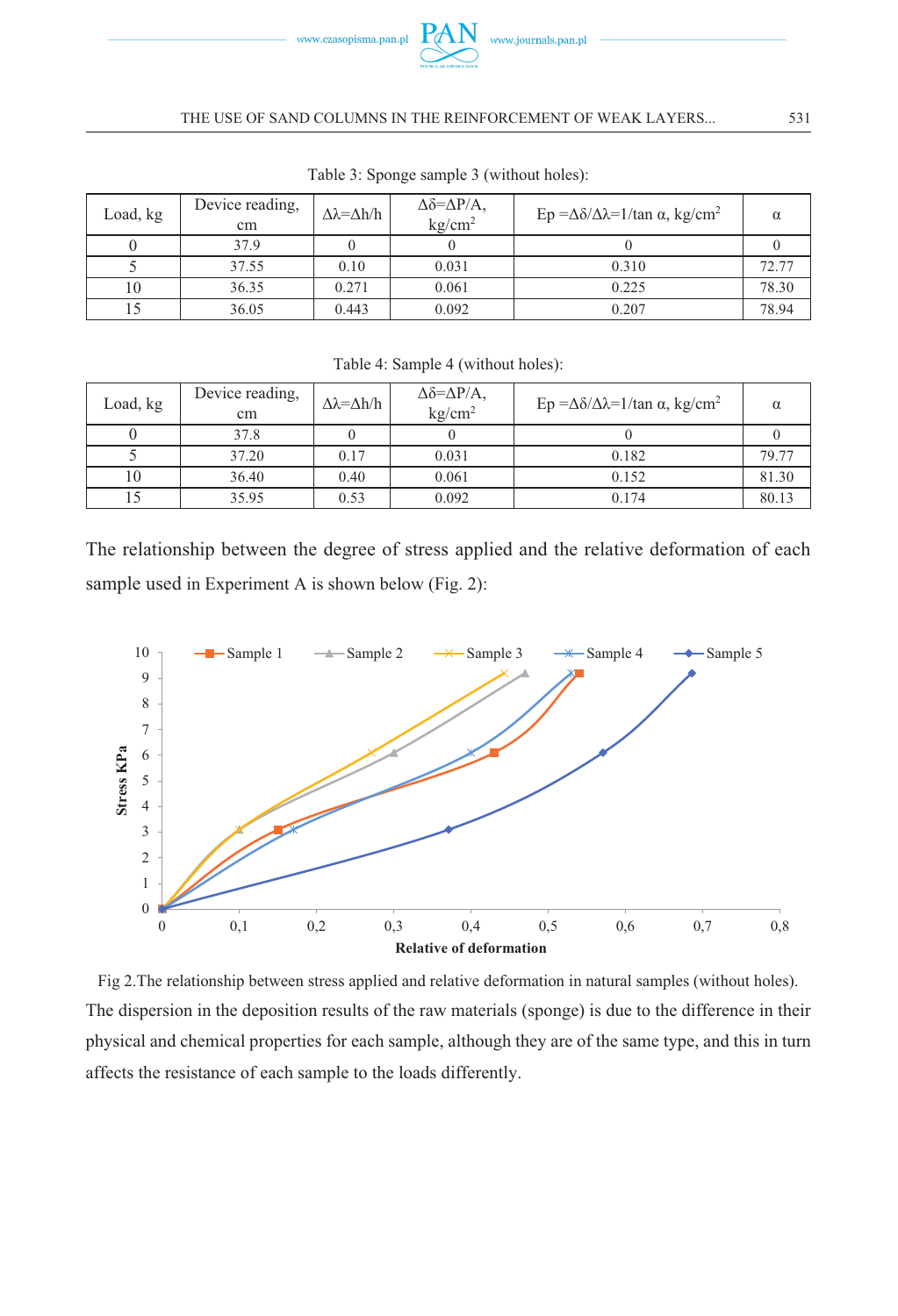

# **2.2. EXPERIMENT [B]**

The same four samples as used in Experiment A were used in Experiment B. In Experiment B, however, all samples contained holes filled with fine (<1mm) sand. Loads of 5 kg, 10 kg and 15 kg were again placed on each sample in turn. At each point, readings were taken, and calculations made. The results are presented in (Tables 5-10) below:

| Load, kg | Device reading,<br>cm | $\Delta\lambda = \Delta h/h$ | $\Delta \delta = \Delta P/A$ ,<br>$k\text{g/cm}^2$ | Ep =Δδ/Δλ=1/tan α, kg/cm <sup>2</sup> |       |
|----------|-----------------------|------------------------------|----------------------------------------------------|---------------------------------------|-------|
|          | 37.3                  |                              |                                                    |                                       |       |
|          | 37.00                 | 0.371                        | 0.031                                              | 0.084                                 | 85.2  |
| 10       | 36.30                 | 0.571                        | 0.061                                              | 0.107                                 | 83.9  |
|          | 35.90                 | 0.686                        | 0.092                                              | 0.134                                 | 82.91 |

Table 5: Sample 5 (without holes):

|  |  | Table 6: Sample 1, 4 holes |  |  |  |  |
|--|--|----------------------------|--|--|--|--|
|--|--|----------------------------|--|--|--|--|

| Load, kg | Device reading,<br>cm | $\Delta \lambda = \Delta h / h$ | $\Delta \delta = \Delta P/A$ ,<br>kg/cm <sup>2</sup> | Ep =Δδ/Δλ=1/tan α, kg/cm <sup>2</sup> |       |
|----------|-----------------------|---------------------------------|------------------------------------------------------|---------------------------------------|-------|
|          | 37.7                  |                                 |                                                      |                                       |       |
|          | 37.20                 | 0.143                           | 0.031                                                | 0.217                                 | 77.80 |
| 10       | 36.70                 | 0.286                           | 0.061                                                | 0.213                                 | 80.00 |
|          | 36.40                 | 0.371                           | 0.092                                                | 0.248                                 | 76.00 |

Table7: Sample 2 and 6 holes

| Load, kg | Device reading,<br>cm | $\Delta\lambda = \Delta h/h$ | $\Delta \delta = \Delta P/A$ ,<br>kg/cm <sup>2</sup> | Ep =Δδ/Δλ=1/tan α, kg/cm <sup>2</sup> | α    |
|----------|-----------------------|------------------------------|------------------------------------------------------|---------------------------------------|------|
|          | 37.7                  |                              |                                                      |                                       |      |
|          | 37.4                  | 0.08                         | 0.031                                                | 0.360                                 | 70.2 |
| 10       | 37.0                  | 0.20                         | 0.061                                                | 0.305                                 | 73.0 |
|          | 36.8                  | 0.25                         | 0.092                                                | 0.358                                 | 70.3 |

Table 8: Sample 3, 8 holes

| Load, kg | Device reading,<br>cm | $\Delta\lambda = \Delta h/h$ | $\Delta \delta = \Delta P/A$ ,<br>kg/cm <sup>2</sup> | Ep =Δδ/Δλ=1/tan α, kg/cm <sup>2</sup> | $\alpha$ |
|----------|-----------------------|------------------------------|------------------------------------------------------|---------------------------------------|----------|
|          | 37.9                  |                              |                                                      |                                       |          |
|          | 37.6                  | 0.08                         | 0.031                                                | 0.360                                 | 70.0     |
| 10       | 37.25                 | 0.18                         | 0.061                                                | 0.32                                  | 71.8     |
|          | 37.05                 | 0.24                         | 0.092                                                | 0.37                                  | 69.0     |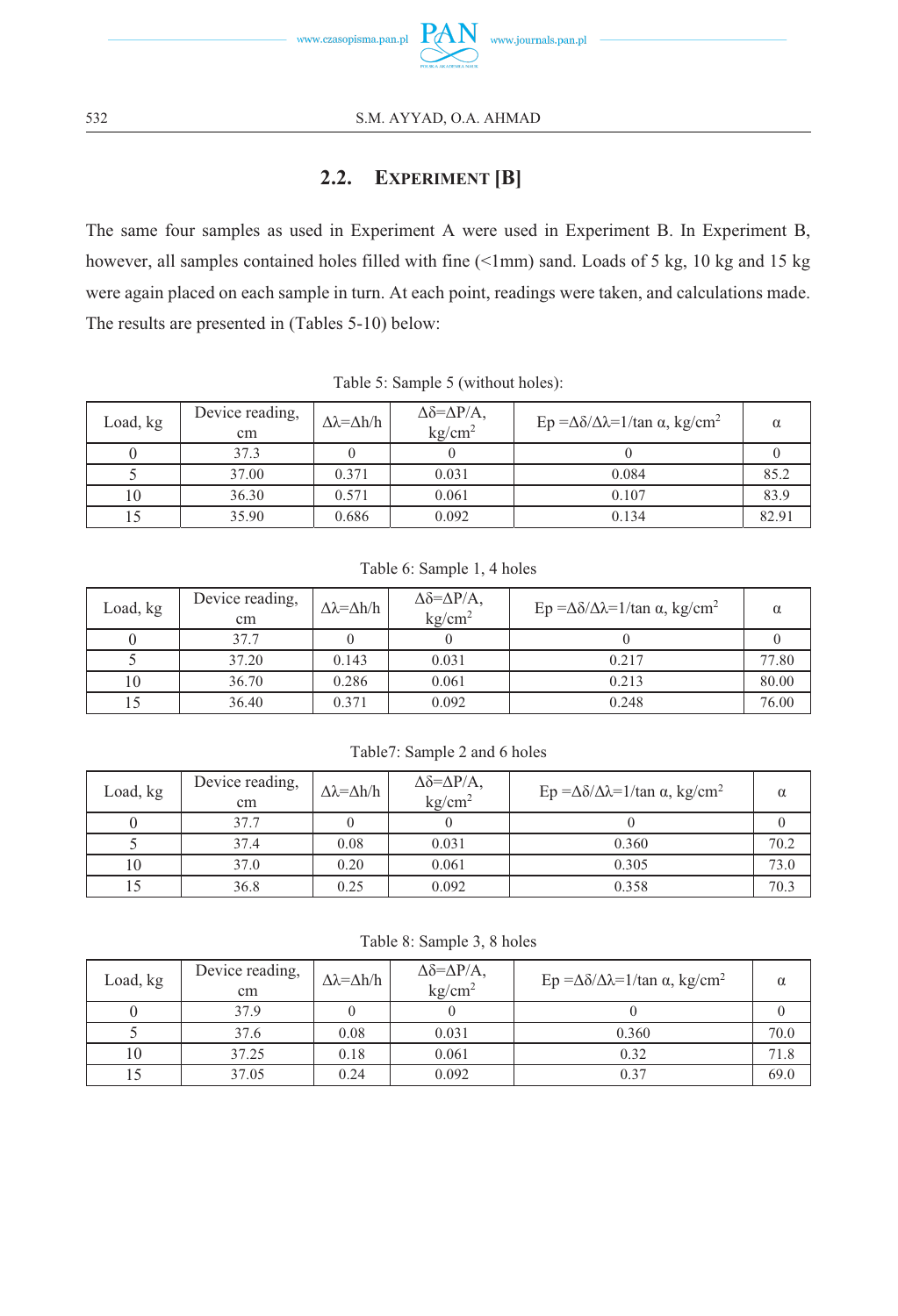

#### THE USE OF SAND COLUMNS IN THE REINFORCEMENT OF WEAK LAYERS... 5

| Load, kg | Device reading,<br>cm | $\Delta\lambda = \Delta h/h$ | $\Delta \delta = \Delta P/A$ ,<br>$k\text{g/cm}^2$ | Ep =Δδ/Δλ=1/tan α, kg/cm <sup>2</sup> | $\alpha$ |
|----------|-----------------------|------------------------------|----------------------------------------------------|---------------------------------------|----------|
|          | 37.8                  |                              |                                                    |                                       |          |
|          | 37.35                 | 0.19                         | 0.031                                              | 0.164                                 | 80.7     |
|          | 37.10                 | 0.20                         | 0.061                                              | 0.305                                 | 730.     |
|          | 36.90                 | 0.26                         | 0.092                                              | 0.358                                 | 700.     |

Table 9: Sample 4, 10 holes

|          | Device reading, |                              | $\Delta \delta = \Delta P/A$ , |                                       |          |
|----------|-----------------|------------------------------|--------------------------------|---------------------------------------|----------|
| Load, kg | cm              | $\Delta\lambda = \Delta h/h$ | kg/cm <sup>2</sup>             | Ep =Δδ/Δλ=1/tan α, kg/cm <sup>2</sup> | $\alpha$ |
|          | 37.9            |                              |                                |                                       |          |
|          | 37.40           | 0.028                        | 0.031                          | 1.107                                 | 42.0     |
| 10       | 37.15           | 0.100                        | 0.061                          | 0.610                                 | 58.6     |
|          | 37.00           | 0.143                        | 0.092                          | 0.643                                 | 57.3     |

Table 10: Sample 5, 12 holes

The relationship between the degree of stress applied and the relative deformation of each sample used in Experiment B is shown below (Fig. 3):



Fig 3.The relationship between stress applied and relative deformation in treated samples (with sand-filled holes).

By comparing (Fig. 2 and Fig 3), it becomes apparent that samples without holes are subject to greater deformation than those with sand-filled holes. With each load applied, the lowest degree of deformation occurred in the sample with 12 sand-filled holes while the largest amount of deformation occurred in the sample without any sand-filled holes. In both experiments, the maximum amount of deformation was caused when the 15 kg load was placed on the sample – but the amount of deformation caused by the 15kg load was most when the sample had no holes and least when the

533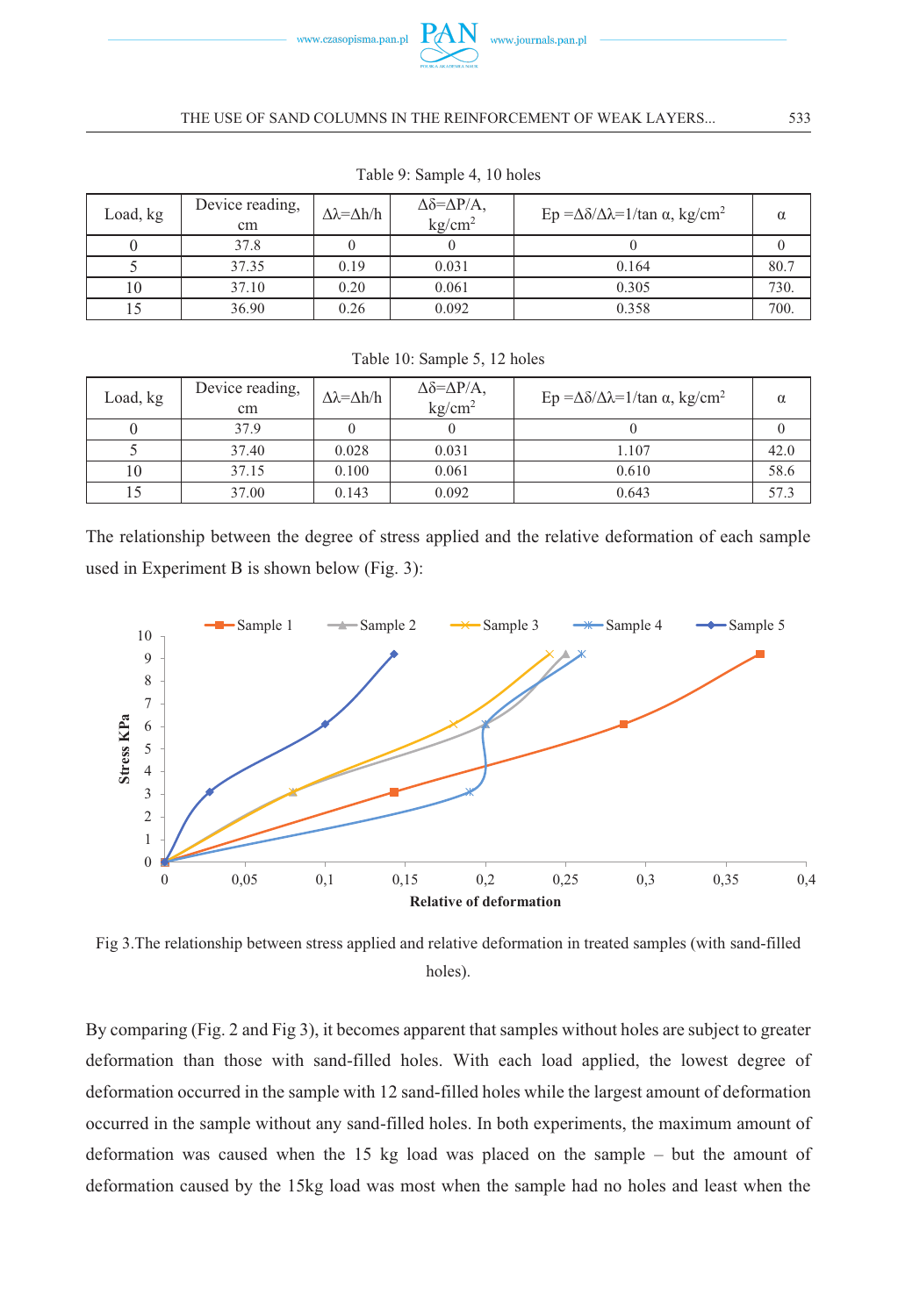

sample had 12 sand-filled holes. These results show the impact of using sand-filled holes in the sample. Data from Experiment A was also used to calculate an indicator of relative deformation  $($ <sub>L</sub> %) in Experiment B. This shows that, as indicated in (Tables 11 and 12), and in (Fig. 4, that with a load of 5 kg, the deformation ratio  $(Δλ)$  increases when there are four, six, eight and twelve holes filled with sand. With a load of 10 kg, the deformation ratio increases when there are four, ten and twelve holes filled with sand. With a load of 15 kg, the deformation ratio increases when there are four, six, ten and twelve holes filled with sand.

| Number of holes | Weight $(P)$ , | Δλ        |       | Δλ    | $\gamma\%=[(NA-NB)/NA]100\%$ |
|-----------------|----------------|-----------|-------|-------|------------------------------|
|                 | Kg             | <b>NA</b> | NB    | NA-NB |                              |
|                 | 5              | 0.150     | 0.143 | 0.014 | $\frac{0}{0}$<br>8.9         |
| 4               | 10             | 0.430     | 0.286 | 0.144 | 33.48<br>$\frac{0}{0}$       |
|                 | 15             | 0.540     | 0.371 | 0.169 | 31.29<br>$\frac{0}{0}$       |
|                 | 5              | 0.100     | 0.080 | 0.014 | 14.00<br>$\frac{0}{0}$       |
| 6               | 10             | 0.300     | 0.200 | 0.100 | 33.30<br>$\frac{0}{0}$       |
|                 | 15             | 0.470     | 0.250 | 0.214 | 45.55 %                      |
|                 | 5              | 0.100     | 0.086 | 0.014 | 14.00 %                      |
| 8               | 10             | 0.271     | 0.186 | 0.085 | 31.36 %                      |
|                 | 15             | 0.443     | 0.243 | 0.200 | 45.14 %                      |
|                 | 5              | 0.170     | 0.190 | 0.019 | 11.17%                       |
| 10              | 10             | 0.400     | 0.200 | 0.200 | 50.00<br>$\frac{0}{0}$       |
|                 | 15             | 0.530     | 0.260 | 0.271 | 51.30<br>$\frac{0}{0}$       |
|                 | 5              | 0.371     | 0.028 | 0.343 | 92.40<br>$\frac{0}{0}$       |
| 12              | 10             | 0.571     | 0.100 | 0.471 | 82.48<br>$\frac{0}{0}$       |
|                 | 15             | 0.686     | 0.143 | 0.543 | 79.15<br>$\frac{0}{0}$       |

Table11: Data enabling the calculation of an indicator of relative deformation

Table 12: The relation between the Weights, relative total drilled area filled sand and the Indicator of relative

deformation

| $P=5kg$ | $P=10kg$ | $P=15kg$ | $N\% = \sum_{4}^{12} \frac{f}{F}$ |
|---------|----------|----------|-----------------------------------|
| 8.90%   | 33.48%   | 31.29%   | 7.8                               |
| 14.00%  | 33.30%   | 45.55%   | 11.7                              |
| 14.00%  | 31.60%   | 45.14%   | 15.4                              |
| 11.17%  | 50.00%   | 51.30%   | 19.4                              |
| 92.40%  | 82.48%   | 79.15%   | 23.4                              |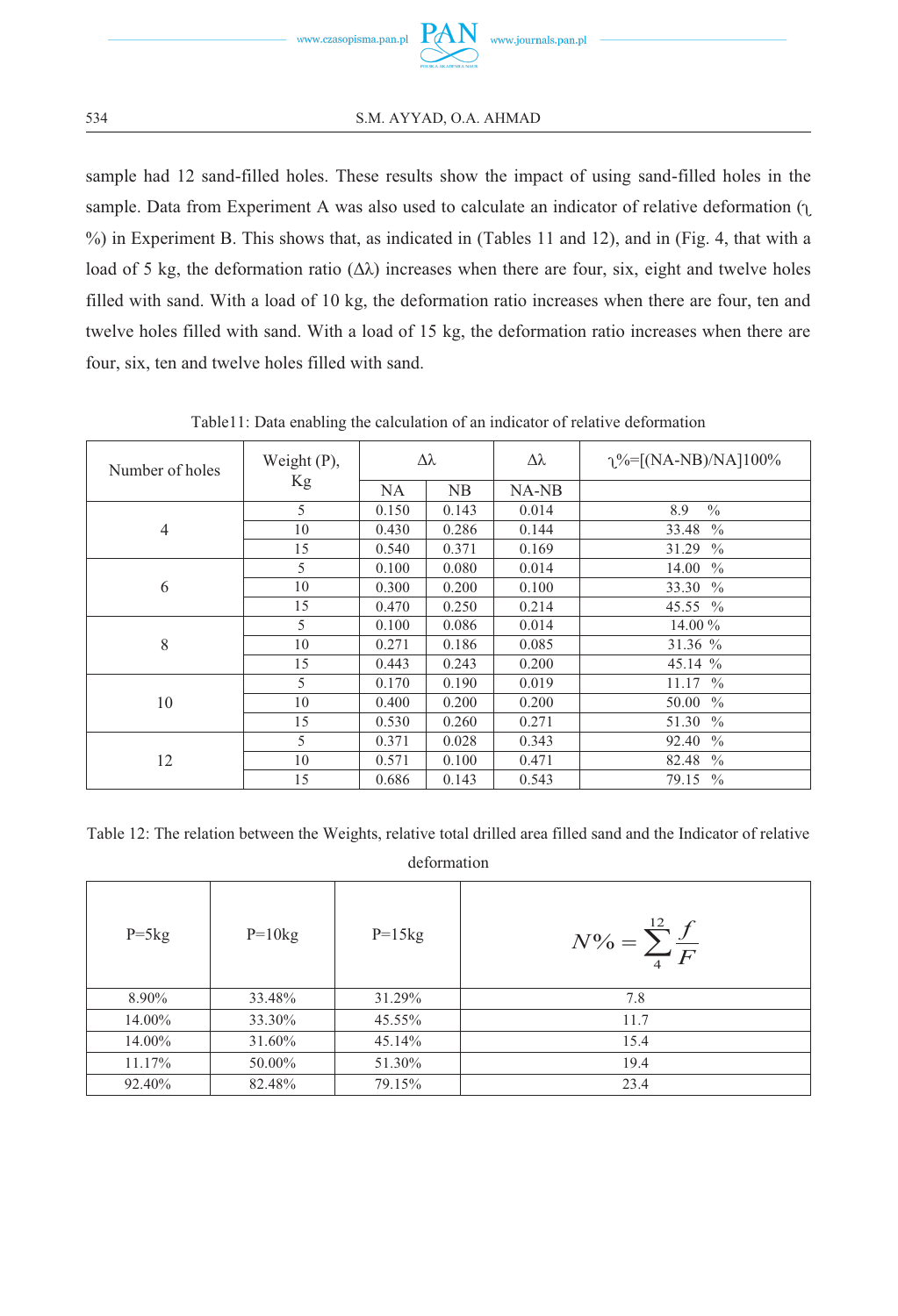

#### THE USE OF SAND COLUMNS IN THE REINFORCEMENT OF WEAK LAYERS... 5



Fig 4: The nature of decreasing in relative deformation according to the relative total drilled area filled sand

Data from Experiment A was used to help calculate an indicator of deformation model  $(1, %)$  for Experiment B. This shows that, as indicated in (Tables 13 and 14), and in (Fig. 5), that with a load of 5 kg, ΔEp increases when there are four, six eight and twelve holes filled with sand. With a load of 10 kg, ΔEp increases when there are four, six, eight, ten and twelve holes filled with sand. With a load of 15 kg, ΔEp increases when there are four, six, eight, ten and twelve holes filled with sand.

| Number of<br>holes | Load(P),<br>Kg | Ep,<br>kg/cm <sup>2</sup> |       | $\Delta$ Ep,<br>kg/cm <sup>2</sup> | $\gamma$ %=[(EpA-EpB)/EpA]100% |
|--------------------|----------------|---------------------------|-------|------------------------------------|--------------------------------|
|                    |                | EpA                       | EpB   | $EpA-EpB$                          |                                |
| $\overline{4}$     | $\mathcal{F}$  | 0.200                     | 0.217 | 0.017                              | 8.50 %                         |
|                    | 10             | 0.142                     | 0.213 | 0.071                              | 50.00 %                        |
|                    | 15             | 0.170                     | 0.248 | 0.078                              | 45.90 %                        |
|                    | 5              | 0.310                     | 0.360 | 0.05                               | 16.00 %                        |
| 6                  | 10             | 0.203                     | 0.305 | 0.102                              | 50.20 %                        |
|                    | 15             | 0.200                     | 0.358 | 0.158                              | 79.00 %                        |
|                    | 5              | 0.310                     | 0.360 | 0.05                               | $16.10\%$                      |
| 8                  | 10             | 0.225                     | 0.328 | 0.154                              | 68.40 %                        |
|                    | 15             | 0.207                     | 0.379 | 0.172                              | 83.10 %                        |
| 10                 | 5              | 0.182                     | 0.164 | 0.018                              | 9.90<br>$\frac{0}{0}$          |
|                    | 10             | 0.152                     | 0.305 | 0.152                              | 99.30 %                        |
|                    | 15             | 0.174                     | 0.358 | 0.184                              | 105.70%                        |
| 12                 | 5              | 0.084                     | 1.107 | 1.023                              | 1217.80 %                      |
|                    | 10             | 0.107                     | 0.610 | 0.530                              | 470.10<br>$\frac{0}{0}$        |
|                    | 15             | 0.134                     | 0.643 | 0.509                              | 379.90<br>$\frac{0}{0}$        |

Table 13: Data enabling the calculation of an indicator of deformation model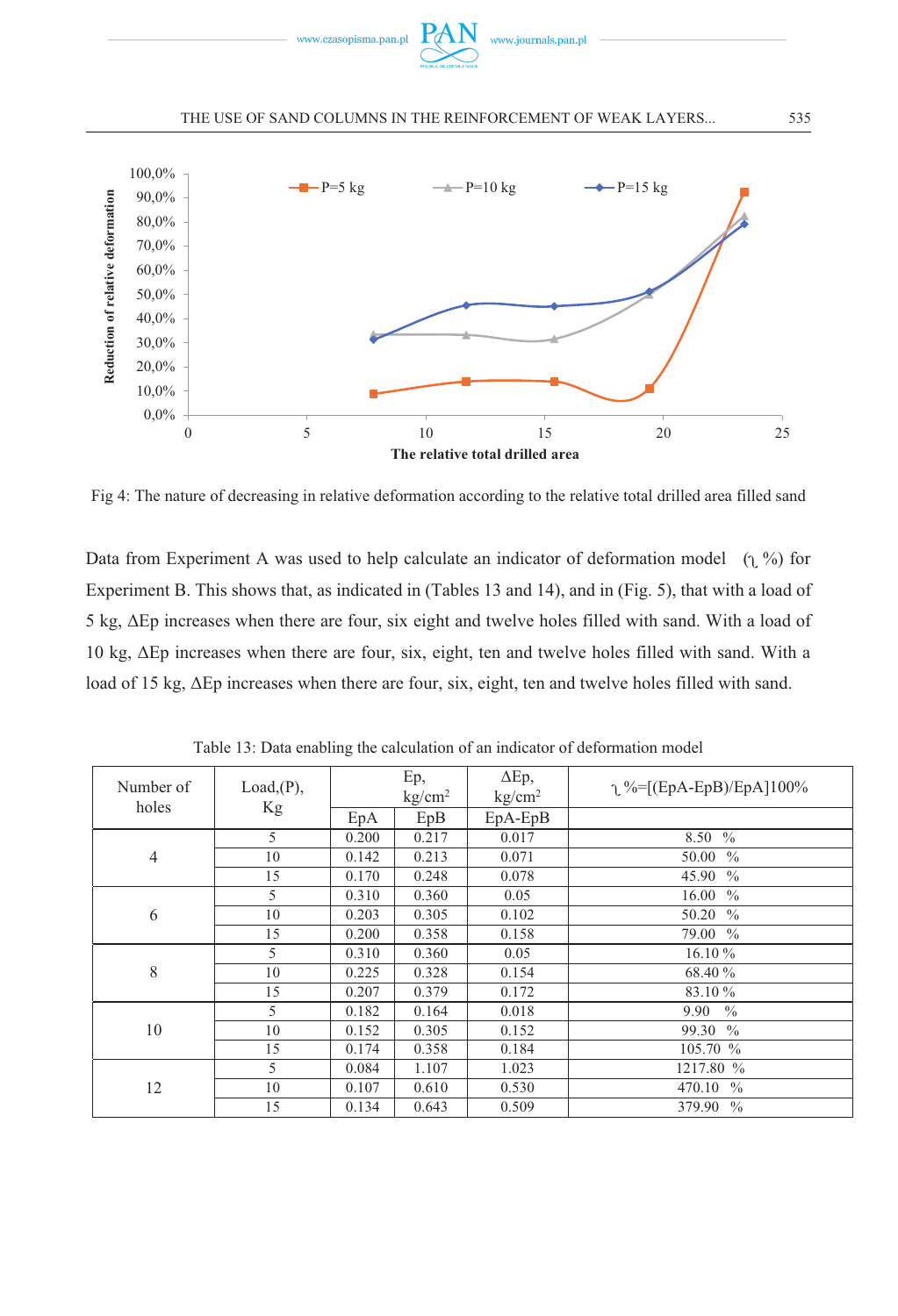

36 S.M. AYYAD, O.A. AHMAD

Table 14: The relation between the Weights, relative total drilled area filled sand and the Indicator of the deformation model

=  $\sum_{4}^{12} \frac{f}{F}$ N%  $P=5kg$   $P=10kg$   $P=15kg$  $8.50\%$   $50.00\%$   $45.90\%$   $7.8$ 16.00% 50.20% 79.00% 11.7  $16.10\%$  68.40 % 83.10 % 15.4 9.90%  $99.30\%$  105.70% 105.70 19.4 1217.80% 470.10% 379.90% 23.4



Fig 5: Dependence of the relative increase in the deformation model on the relative total drilled area filled sand

#### **3. CONCLUSION**

The present work aimed of to investigate the efficacy of using sea sand available in abundance with low cost to reduce road deformation in real life by applying this new technique compared to regular methods. Sand-filled piles one of an effective way of increasing soil strength when roads improved because of convenience to install and a relatively low-cost. The experiments conducted as part of this research on both natural and sand-piled sponge samples. The reduction in relative deformation changes from 14% to 45.5% when sand-filled piles proportion increases from 7.8% to 11.7%. The maximum reduction in deformation occurs when sand-filled piles exceeds 19.5% of the sample's area to reached 92.4%. Deformation module changes by up to 100% when the area of sand-filled piles

536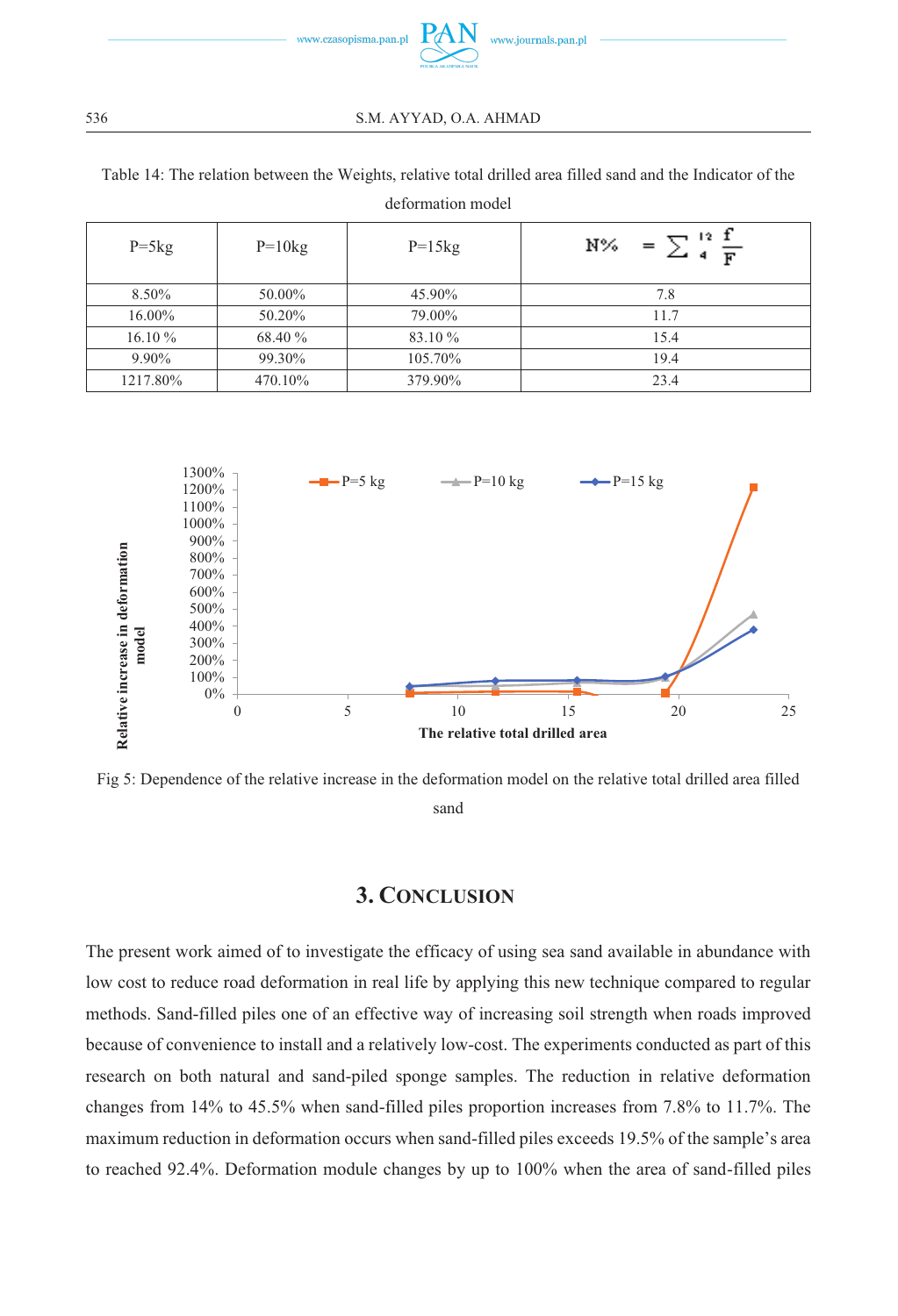

increases from 7.8% to 19.4%. Relationship between the reduction of deformation and the total area of sand-filled piles is non-linear, and possible to make it linear by changing the total area of the piles. An increment by 4% the total area of the sand-filled piles reduced relative deformation by 9% to 14% and the deformation module approximately doubled. Effects of changing loads borne investigated in a research work and found that increasing applied load from 5 kg, 10 kg and 15 kg and increasing number of sand-filled piles deformation module was a change by 380 -470% - 1217% respectively.

### **4. ACKNOWLEDGEMENTS**

The author is grateful for the support provided by Amman Arab University in the undertaking of this study at the College of Engineering

#### **REFERENCES**

- 1. Terzaghi K. Theoretical Soil Mechanics (1943), New York: Wiley.
- 2. Demura Y., Matsuo M. Optimization of Foundation of Bridge on Soft Ground, in Reliability and Optimization of Structural Systems: Proceedings of the Sixth IFIP WG7.5 Working Conference on Reliability and Optimization of Structural Systems (1994-5), Boston: Springer, pp. 112–119.
- 3. Hunt HE M. Settlement of Railway Track Near Bridge Abutments (1997), ICE Proc.-Transp. 123(1), pp. 68–73.
- 4. Briaud JL, James RW, Hoffman SB. Settlement of Bridge Approaches (The Bump at the End of the Bridge) (1997), Washington: Transportation Research Board.
- 5. Sun J. The Rheology and Engineering Applications of Geotechnical Materials (1999), Beijing: China Architecture & Building Press (in Chinese).
- 6. Gong, X. Thinking of Numerical Analysis of Geotechnical Engineering. Rock Soil Mech. (2011), 32(2), pp. 321–325.
- 7. Zhu H, Zhou Z. Thinking of the Issues Concerning Civil Engineering Structure Force Safety (2012), Beijing: China Communications Press (in Chinese).
- 8. Zhu H, Wu Z, Chen M, Zhoa Y. Engineering Structural Stability, Balance and Deformation Compatibility Control Measures and Applications (2015), Beijing: China Communications Press Co., Ltd. (in Chinese).
- 9. Lo SR, Karim MR, Gnanendran CT. Consolidation and Creep Settlement of Embankment on Soft Clay: Prediction versus Observation, Geotechnical Predictions and Practice in Dealing with Geohazards (2013) Dordrecht, Netherlands: Springer.
- 10. Cui ZD, Ren S X. Prediction of Long-Term Settlements of Subway Tunnel in the Soft Soil Area, Nat. Hazards (2014), 74(2) pp. 1007–1020.
- 11. Zhu H, Wu Z. Chen M, Zhao Y. Controlling Differential Settlement of Highway Soft Soil Subgrade (2019) pp. 3-29, ISBN: 978-981-13-0722-5.
- 12. Edwards JT. Civil Engineering for Underground Rail Transport (2015), pp. 475, ISBN: 0- 408-04343-1.
- 13. Sweeney S. Financing India's Imperial Railways 1875–1914 (2015), pp.151, ISBN-13: 978-1-84893-047-6.
- 14. Maslov N. N., "Applied Mechanics of Pounds", M. Mash Stroyizdat (1949), p. 328.
- 15. Goldstein M. N., "Mechanical Properties of Soils", M. Stroyizdat (1973), p. 376.
- 16. Han, J., Principles and Practice of Ground Improvement (2015), p. 401, ISBN: 978-1-118-41960-1
- 17. Hemeda, S., Bouassida, M., Contemporary Issues in Soil Mechanics (2018), pp.105-225, ISBN: 978-3-030-01940-2Carpenter, T. G., Environment, Construction and Sustainable Development: Sustainable Civil Engineering (2001), p. 325, ISBN: 0471813117, 9780471813118.